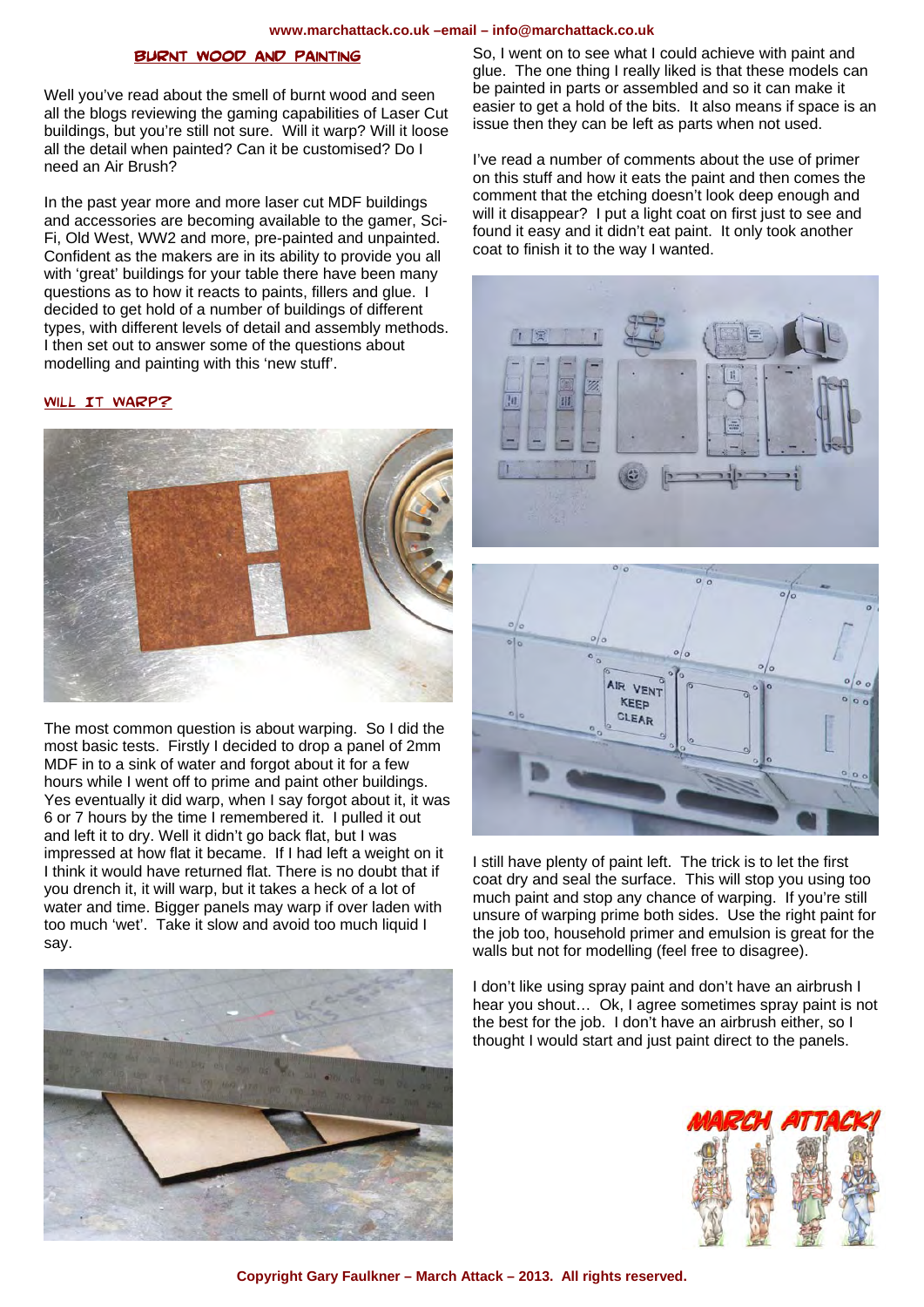

Using water based acrylics I just slapped it on. I thinned it down a little and found it really easy and fast to cover the surface and again it didn't eat paint. If you're looking for a dead flat colour you may need to coat it twice. I found that if you don't 'seal the edges the burning comes through. I used a matt topcoat to seal the next panels. You'll notice the difference between the sealed 'lighter' and unsealed 'darker' panel.



The great thing with the etching is it helps you paint ' between the lines'.



I painted the edges when assembled to get a good match on the faces. You can see the lighter wall edge is sealed, compared to the darker roof edge.



Once I had had a bash and felt confident I decided to see how it reacted to coving the panels with glue and sticking things to it. The beauty of these models is they are really easy to customise. As they cost so little its possible to mash 1 kit into another and make your own changes. You can cut and drill in to the parts really easily too.



In this case I wanted a thatched roof. I use good old plastic kitchen scouring pads. I tried using PVA glue (White Paper Glue) and it worked very well. It's great for gluing most things, but for thatching it takes too long to dry and I'm impatient so I use carpet tape. Basically industrial strength double-sided sticky tape used for sticking flooring down.





The MDF doesn't react to either the glue or tape.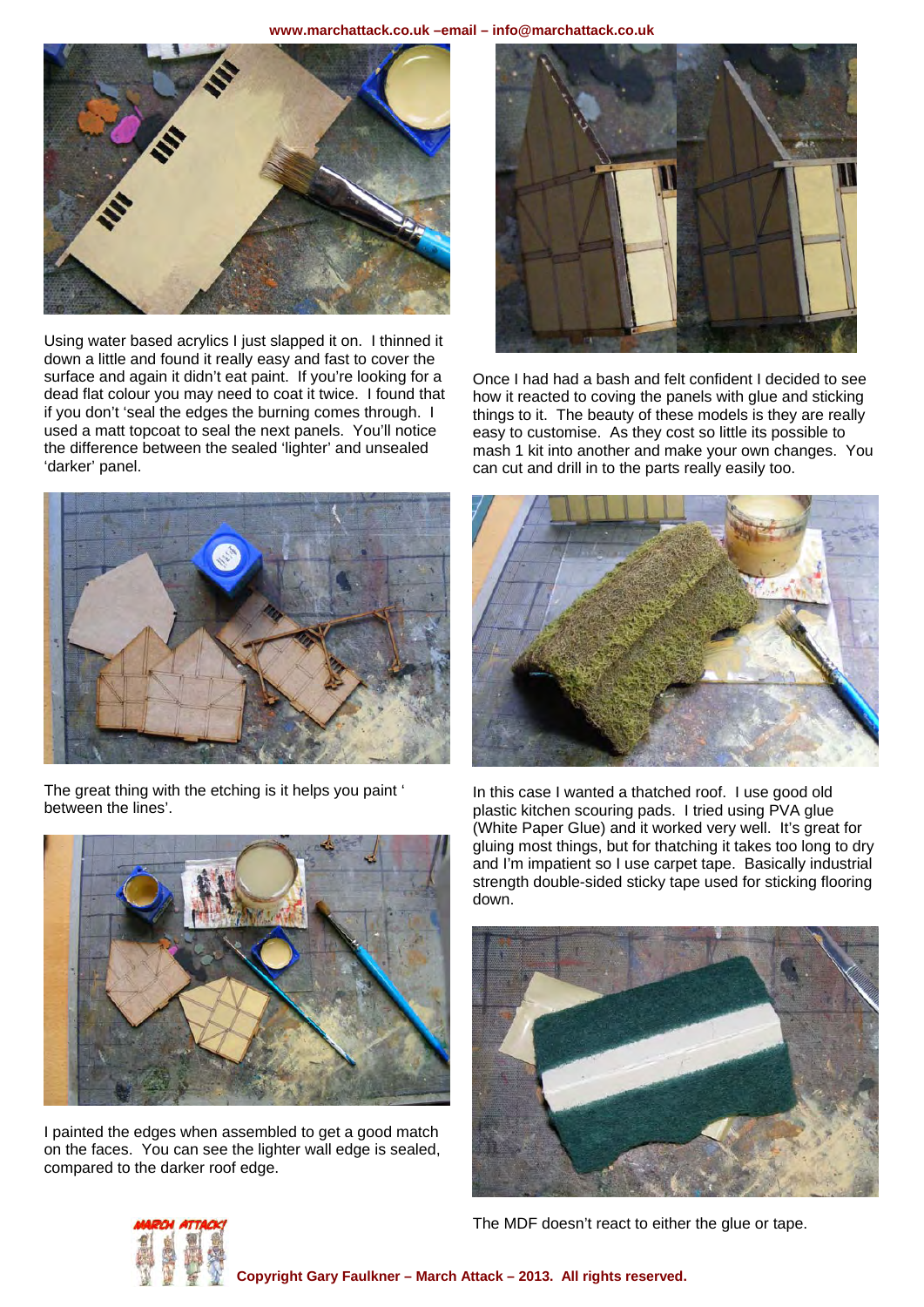### **www.marchattack.co.uk –email – info@marchattack.co.uk**

The thatch is sprayed with a tan coat and weathered. I found here that the kitchen pads soak paint up in gallons if your not careful, and luckily the MDF still didn't react.



The walls were weathered using inks and dry brushing, a little grass and grit added.

# Its in the detail, come up and see my etching.

My first reaction to getting the kits was how amazing the level of detail and the precision of the parts were. The etched surfaces allow you to use all the standard painting techniques. Here I roughly primed and painted up a brick wall. I then colour washed in the brick with a base coat and picked out some bricks in different colours. I then chose to ink wash over to pick out the mortar lines. It is possible to wipe over the surface with a light shade and pick out the mortar lines for more realism.





Finally I thought I would see how much punishment MDF would take. I took a standard model kit and began by masking up the windows and shutters to spray prime it. I then changed my mind and decided to spray it with a 'stone' effect paint. These take a long time to dry as they are very 'wet' paints, so I crossed my fingers. No warping but of course it did wipe out the etched detail where unmasked.



Taking it further I cut shutter, wall details and roof tiles and layered it on thick, more glue and more paint.



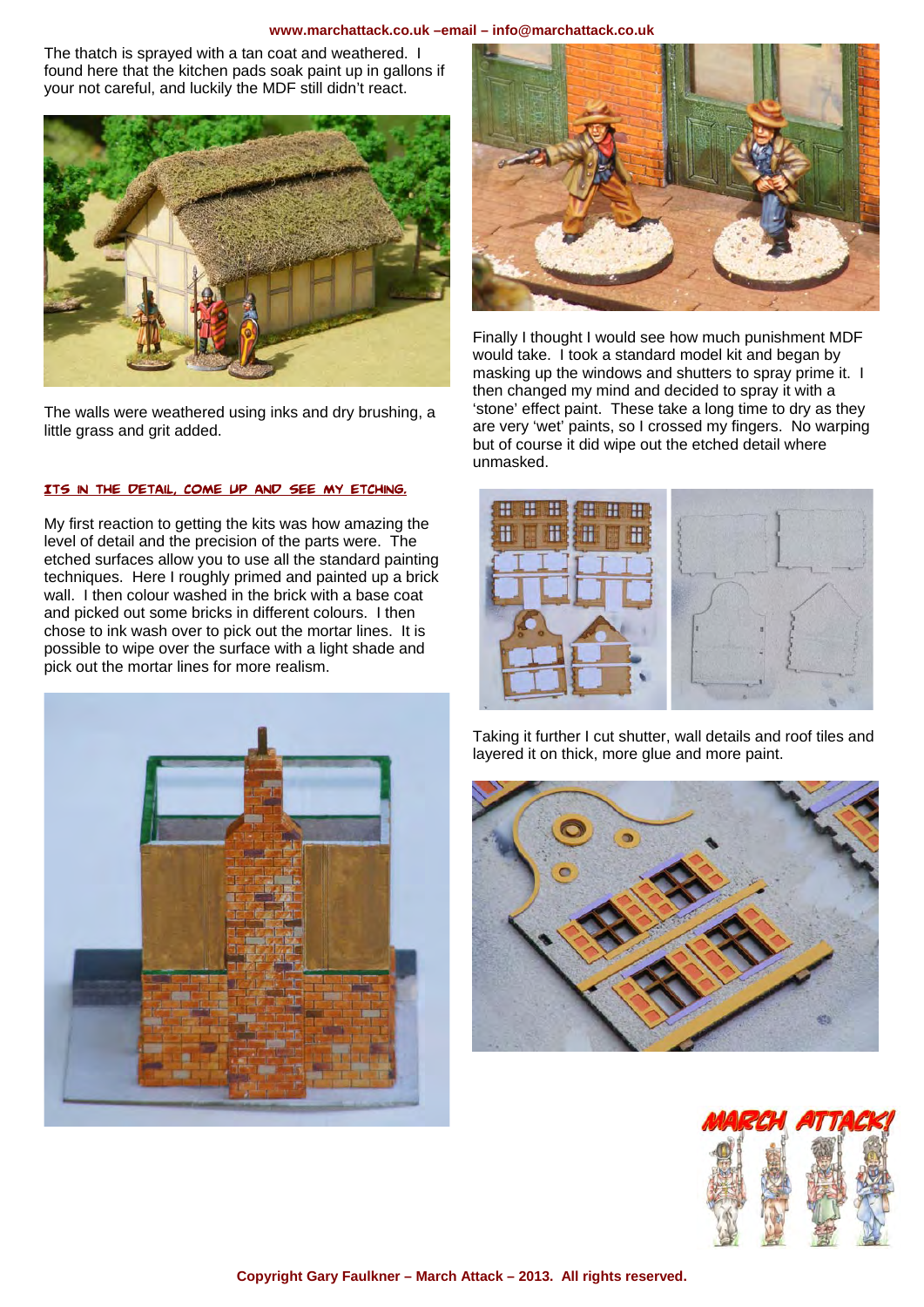

The roof tiles are of card and glued with PVA. More primer and more colour washes than you can shake a stick at... No change in the MDF and a building unique to me.



Adding Your Own Touches

The MDF is really useful for adding detail parts, white metal and plastic. It takes superglue well. This means you can customise things to your design fast. Here I added plastic rod and panels to create piping.



These are super glued on, but a 2-pack epoxy would do just as well. You can see I have painted and ink washed over and over to get simple weathering effects and still the detail comes through.



All in all I think the rise of the laser cut MDF will result in more variety and adds another level to gaming terrain. The kits are simple, inexpensive and very forgiving to the modeller. If you don't believe me try one, or try a table full…



Gary Faulkner - www.marchattack.co.uk